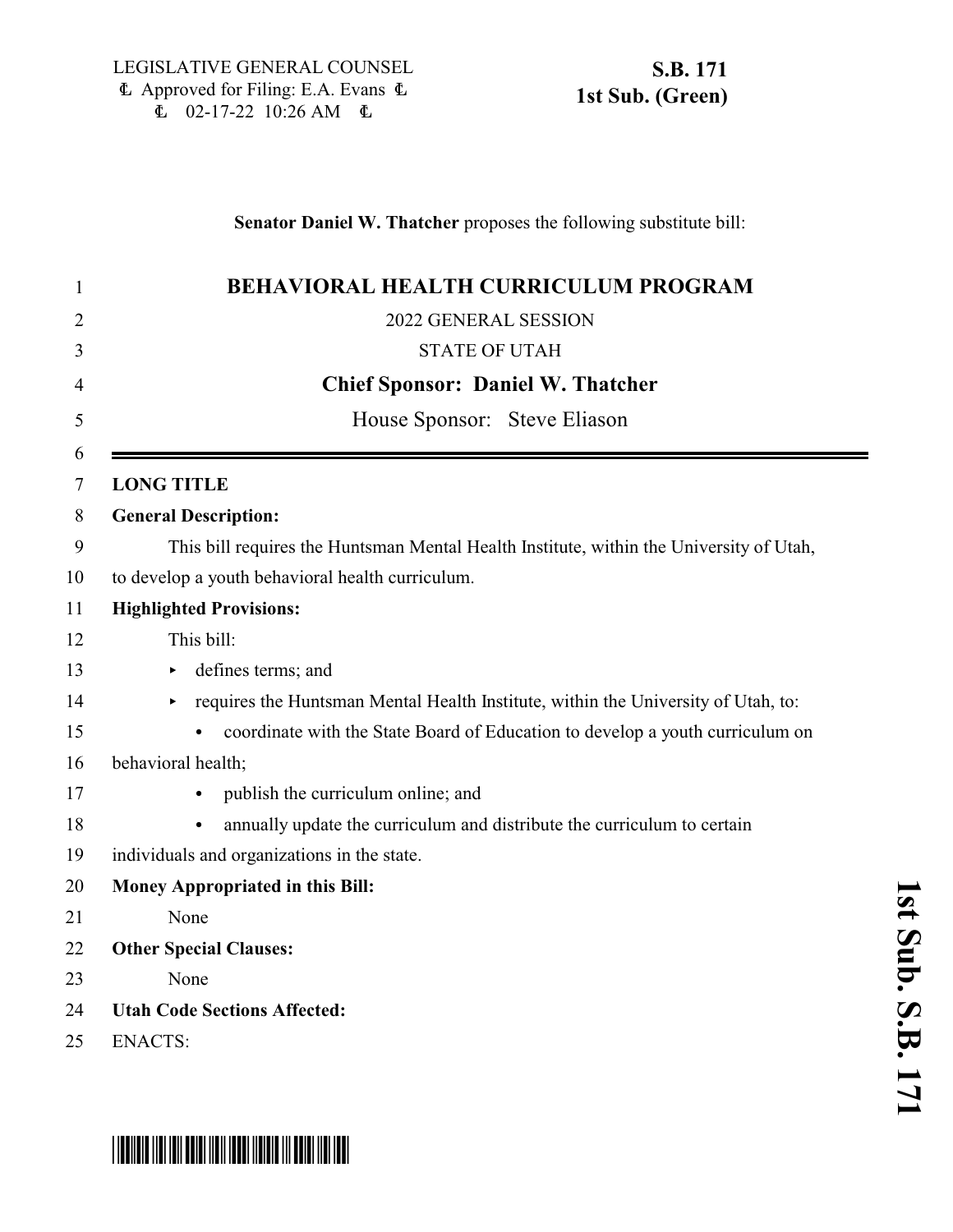## <span id="page-1-1"></span><span id="page-1-0"></span>**1st Sub. (Green) S.B. 171 02-17-22 10:26 AM**

| 53B-17-1301, Utah Code Annotated 1953                                                    |
|------------------------------------------------------------------------------------------|
| 53B-17-1302, Utah Code Annotated 1953                                                    |
| Be it enacted by the Legislature of the state of Utah:                                   |
| Section 1. Section 53B-17-1301 is enacted to read:                                       |
| Part 13. Behavioral Health Services                                                      |
| 53B-17-1301. Definitions.                                                                |
| As used in this part, "Huntsman Mental Health Institute" means the mental health and     |
| substance use treatment institute within the University of Utah.                         |
| Section 2. Section 53B-17-1302 is enacted to read:                                       |
| 53B-17-1302. Huntsman Mental Health Institute -- Behavioral health curriculum.           |
| The Huntsman Mental Health Institute shall coordinate with the State Board of<br>(1)     |
| Education to develop a youth curriculum to increase awareness about behavioral health    |
| challenges facing youth in the state.                                                    |
| The curriculum described in Subsection (1) shall include age-appropriate<br>(2)          |
| information on:                                                                          |
| (a) the connection and importance of mental health to overall health;                    |
| (b) tools for maintaining mental health wellness, including evidence-based practices     |
| used to overcome behavioral health challenges;                                           |
| (c) signs and symptoms of common behavioral health challenges and ways to respond        |
| to the signs and symptoms;                                                               |
| (d) the prevalence of behavioral health challenges across all populations;               |
| (e) common behavioral health conditions and evidence-based treatments for common         |
| behavioral health conditions; and                                                        |
| (f) how to seek assistance or find support for a behavioral health challenge in a school |
| and the community.                                                                       |
| The Huntsman Mental Health Institute shall annually:<br>(3)                              |
| update the curriculum in coordination with the State Board of Education;<br>(a)          |
| (b) publish the curriculum on the Huntsman Mental Health Institute's website in a        |
| conspicuous location; and                                                                |
| (c) distribute the curriculum as a resource to:                                          |